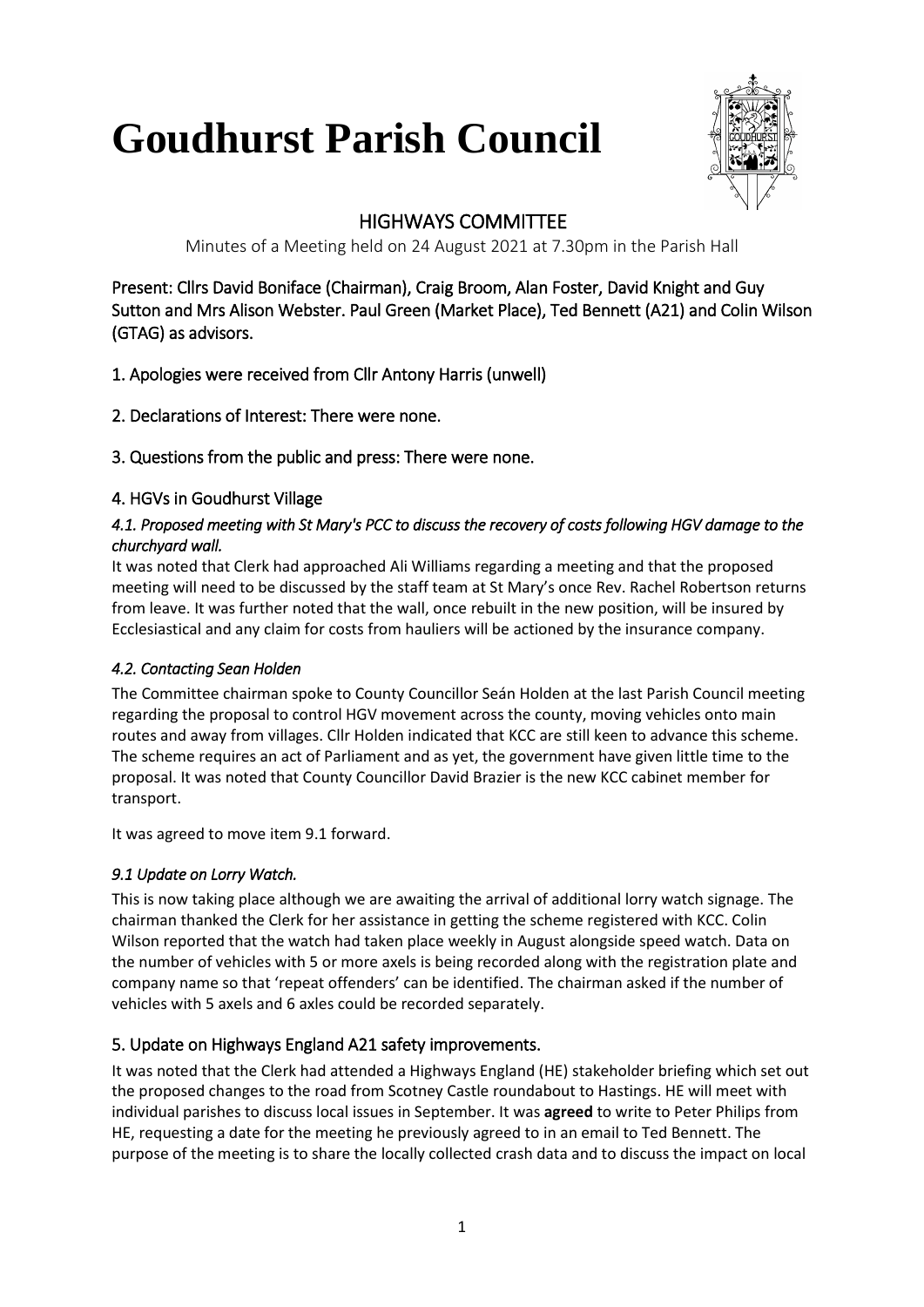residents. Ted Bennett has prepared a presentation that he is keen to share with HE. It was further agreed that an A21 working party would meet prior to any meeting with Mr Philips.

#### *5.1. Updated crash data*

The data had been shared with members prior to the meeting. The data is now colour coded to assist in identifying the accident hotspots along the stretch. The Chairman thanked Ted Bennett for his work on collecting and presenting the data.

## 6. Goudhurst EV Charge points

It was noted that a quote had been received from Connected Kerb for £8,000. The quote is to change the EV points to those that charge for electricity used. It was agreed by Committee members that the KCC scheme should be further investigated. Under this scheme, KCC would install and manage the points.

## 7. Update on the Parish Highways Improvement Plan Priorities

#### *7.1. A262 - Green Cross Inn (HIP 4)*

The Chairman raised the matter of reducing the speed limit to 30 mph from the junction with Blue Coat Lane to the Parish boundary. It was noted that previously Kent Highways had dismissed this proposal. At the parish boundary the speed limit changes to unrestricted; it is deemed too big a change from 30 to 60mph over a short length of road. Kent Highways have agreed to replace the current signage from 'reduce speed now' to 'max 30' at a cost of £1000. It was **agreed** to recommend to Council the expenditure of £1000 for the renewed 'max 30 mph' signs on the A262 in the area of the Green Cross Inn. It was noted that there 40 mph road marking adjacent to the signs, Clerk will check the status of these markings with Kent Highways. **Action: Clerk.** The chairman proposed asking the owner of the Green Cross Inn to share the collision data/ photographs he had collected to assist in building a case for the speed reduction. **Action: Cllr David Boniface.** 

#### *Footway between the Market Place development and Footpath WC39 (Finchcocks driveway).*

There is currently no footway on the A262 between the Market Place development and WC39. Pedestrians have previously walked across the forecourt of the Green Cross Inn between these two points. This access is now closed. There is a narrow strip of land along the edge of the Highway that the Chairman believes is a former footway. The land is registered to the Green Cross Inn. It was **agreed** that the status of the land should be checked with Highways. **Action: Clerk**. *Note from Clerk, a footway must be a minimum of 1.2m.*

## *7.2. B2079 North Road - signs at Goudhurst Tennis Club (HIP 6)*

Kent Highways have confirmed that the verge on which the sign is to be placed is not owned by Highways. Clerk has checked the Land Registry data and the verge appears to be unregistered. It was agreed that Clerk will write to neighbouring properties to ask if this strip is included in the deeds of their properties.

## **Action: Clerk**

#### *7.3. A262 - Iden Green proposed speed reduction (HIP 3)*

It was **noted** that Kent Highways require an Automatic Traffic Census (ATC) to be carried out before a decision can be made on the proposed speed reduction. It was **agreed** to request a quotation for an ATC at both Iden Green (on the A262 between Taywell Farm Shop and the junction of the B2085, Glassenbury Road) and on Station Road at the Market Place development.